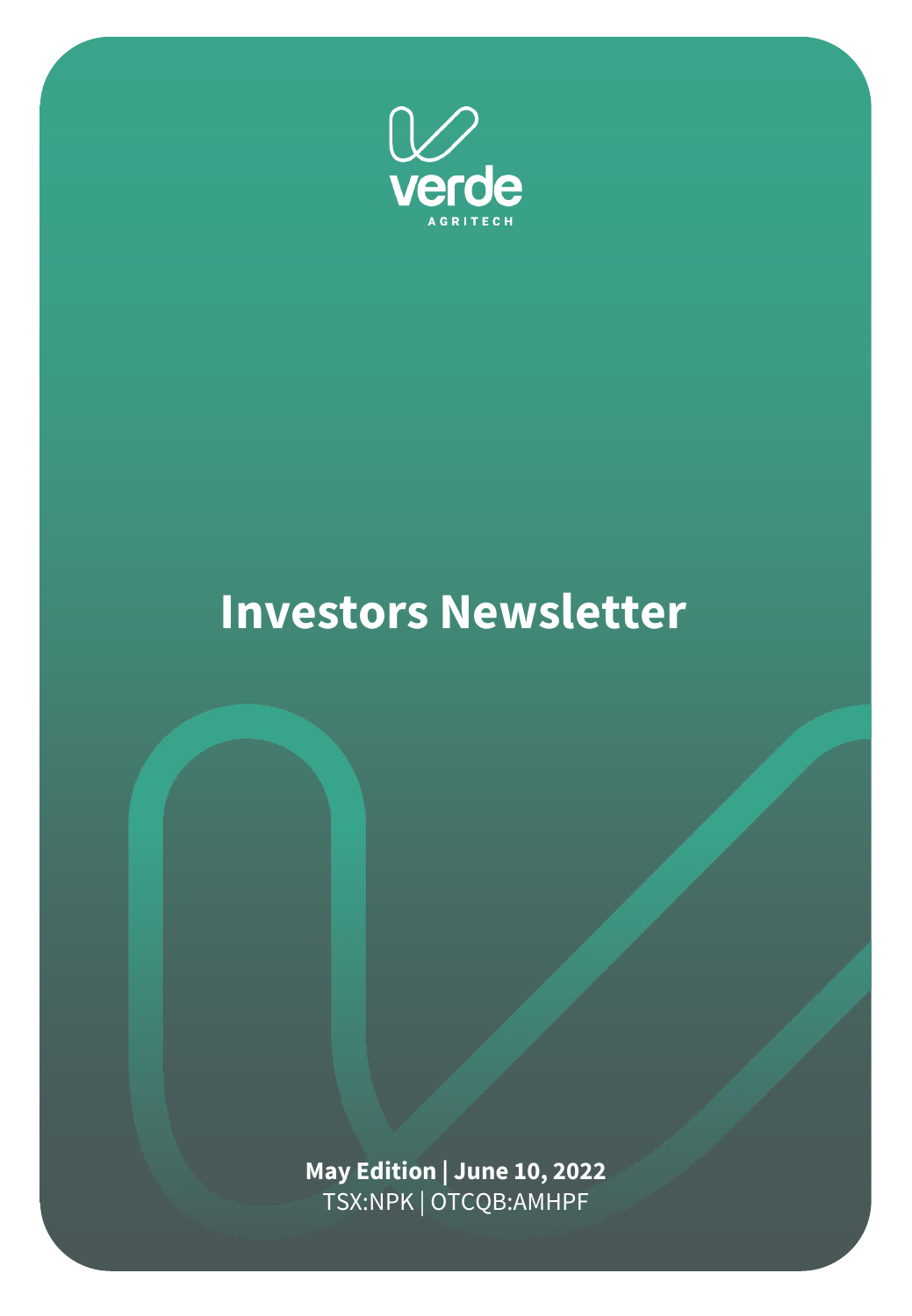### **Disclaimer**

This document contains "forward-looking information" within the meaning of Canadian securities laws, which includes but is not limited to, statements with respect to Verde AgriTech Plc's (the Company's) strategy, the commercial production of Super Greensand®, K Forte®, Silício Forte®, BAKS®, TK47 and Alpha ("Products"), design and building of a manufacturing facility, receipt of environmental permits, and the generation of cash flow. All statements other than statements of historical facts constitute forward-looking information, including but not limited to statements regarding plans, prospects and business strategies; timing and amount of future production; expectations regarding the results of operations and costs; permitting requirements and timelines; timing and possible outcome of pending litigation or labour disputes; timing for any required repairs and resumption of any interrupted operations; the results of any Feasibility Study, economic studies or Mineral Resource and Mineral Reserve estimations and life of mine estimates; market prices of metals, currency exchange rates, and interest rates; the ability to comply with permitting or other regulatory requirements; anticipated exploration and development activities; and the integration and benefits of acquisitions. Words such as "believe", "expect", "anticipate", "contemplate", "target", "plan", "goal", "aim", "intend", "continue", "budget", "estimate", "may", "will", "can", "could", "should", "schedule" and similar expressions identify forward-looking statements. Forward-looking information is necessarily based upon various assumptions including, without limitation, the expectations and beliefs of management, including that the Company can access financing, equipment and labour; assumed and future price of metals; anticipated costs; ability to achieve goals; the effective integration of acquisitions; the political environment supporting mining projects; and assumptions related to the factors set forth below. While these factors and assumptions are considered reasonable by Verde as at the date of this document in light of management's experience and perception of current conditions and expected developments, these statements are inherently subject to significant business, economic and competitive uncertainties and contingencies. Known and unknown factors could cause actual results to differ materially from those projected. Such factors include, but are not limited to: volatility in commodity prices; global financial conditions; risks inherent in mining including but not limited to the environment, industrial accidents, catastrophic equipment failures, unexpected geological formations or unstable ground conditions, and natural phenomena; uninsurable risks; equity markets volatility; outbreaks of viruses and infectious diseases (such as COVID-19); negative publicity and reputation risks; reliance on a single asset; fraud and corruption risks; actual ore mined and/or recoveries varying from estimates; risks associated with the estimation of Mineral Resources and Mineral Reserves and the geology, grade and continuity of mineral deposits; ore processing efficiency; foreign country and emerging markets risks; security; taxation regimes; health and safety risks; exploration, development or mining results not being consistent with expectations; infrastructure risks; counterparty and credit risks and customer concentration; environmental regulation risks; exchange rate fluctuations; stakeholder opposition; civil disruption; labour disputes or difficulties; interruptions in production; uncertain political and economic environments; litigation; regulatory investigations, enforcement and/or sanctions; changes in laws or policies; climate change; cybersecurity risks; estimates of future production, operations, capital and operating cash and all-in sustaining costs; permitting risks; compliance with laws; mine closure risks; challenges to title; the price/availability of supplies or services; liquidity risks and limited financial resources; the estimation of asset carrying values; risks relating to dividends; and other risks and uncertainties, including but not limited to those described in the "Risk Factors" section of the Annual Information Form and the "Risks" section of the Company's MD&A for the year ended December 31, 2020, which are available on SEDAR at www.sedar.com under the Company's profile and can also be accessed through this link, at Verde's website. All of the forward-looking statements made in this document are qualified by these cautionary statements. Although the Company has attempted to identify important factors that could cause actual results to differ materially from those contained in forward-looking information, there may be other factors that cause results not to be as anticipated, estimated, forecast or intended and readers are cautioned that the foregoing list is not exhaustive of all factors and assumptions which may have been used. Should one or more of these risks and uncertainties materialize, or should underlying assumptions prove incorrect, actual results may vary materially from those described in web sites. Accordingly, there can be no assurance that forward-looking information will prove to be accurate and forward-looking information is not a guarantee of future performance. Readers are advised not to place undue reliance on forward-looking information. The forward-looking information contained herein speaks only as of the date of this document. The Company has filed on SEDAR a NI 43-101 compliant updated pre-feasibility study, published date December 22, 2017. All technical information should be reviewed according to this pre-feasibility study. Readers are cautioned not to rely solely on the summary of such information contained in this document and are directed to complete information posted on Verde's website (www.investor.verde.ag) and filed on SEDAR and any future amendments to such. This document may include facts, views and opinions of individuals and organizations deemed of interest. Verde does not guarantee the accuracy, completeness or timeliness of, or otherwise endorse, such views, opinions or recommendations, give investment advice, or advocate the purchase or sale of any security or investment. Verde is therefore not responsible for the content, accuracy or timeliness of any linked web site or any link contained in a linked web site. Verde provides such links only as a convenience and the inclusion of any link does not imply endorsement, investigation or verification by Verde of the linked web site or information contained therein. Use of such third party web site will be solely at your risk. The reader should seek the advice of a securities professional or other appropriate investment advisor regarding such reader's particular situation. The Company does not control any third-party web site and in viewing any third-party web sites. Potential investors should conduct their own investigations as to the suitability of investing in securities of Verde AgriTech Plc.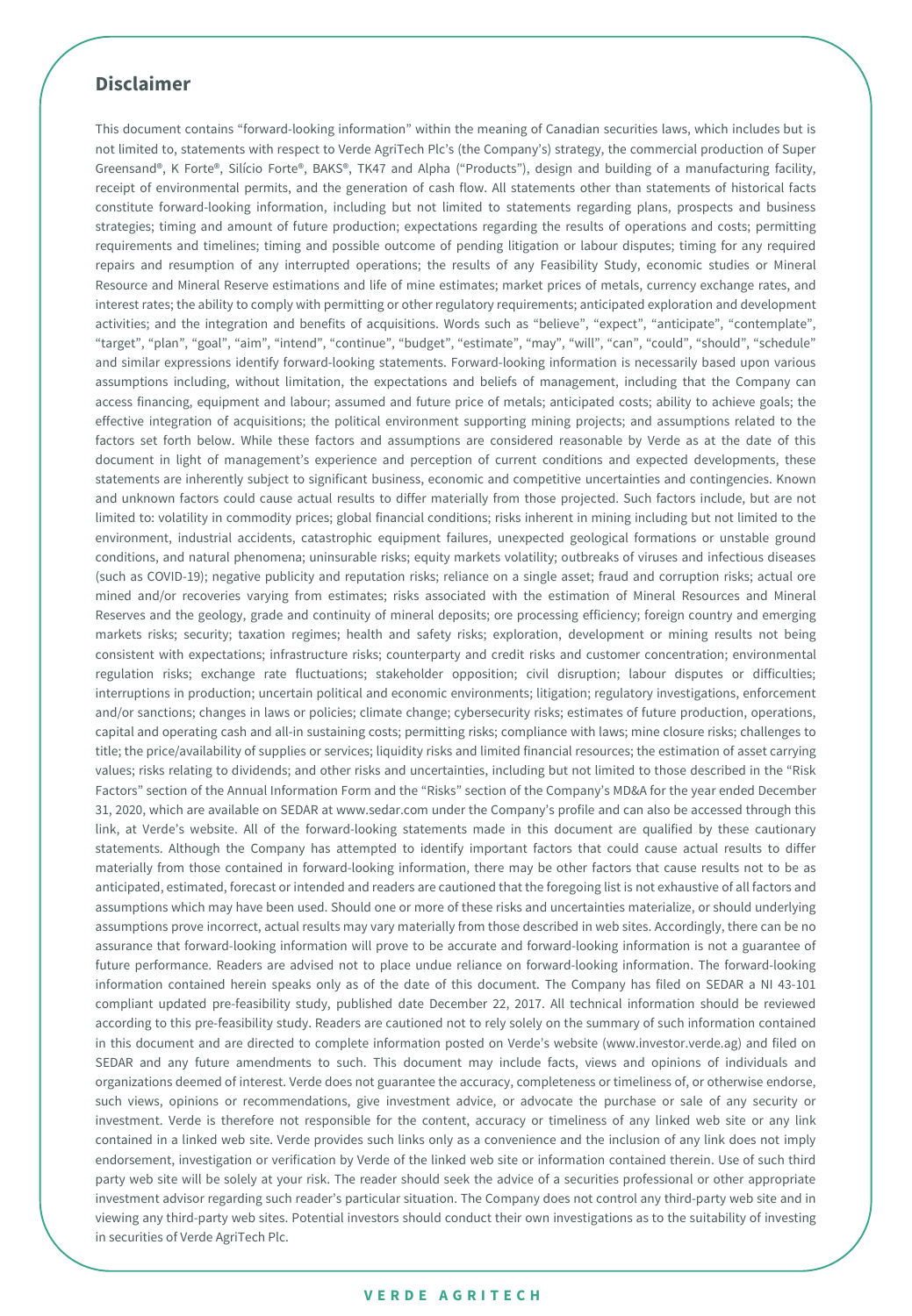#### **We are not good enough for you to invest if you:**

Are risk averse. Just want to make a quick buck. Expect delayed growth so you can earn dividends in the near term. Are looking for a traditional potash company. Don't deal well with changes. Don't understand the difficulties in developing technologies and markets for innovative products. **Join ourjourney if you:**

Want to change the world into a better place. Are looking for a real-world technology developing company. Want to help Brazilian farmers protect the Amazon. Believe that Verde can make you and the planet healthier. Have watched or will watch the "Kiss the Ground" Netflix [documentary](https://www.youtube.com/watch?v=K3-V1j-zMZw). Care about soil biodiversity.

#### **Latest press release and filings**

On May 11, 2022, Verde filed its Q1 2022 Results. Please find below weblinks to the relevant materials:

[MD&A](https://investor.verde.ag/wp-content/uploads/2022/05/Q1-2022-MDA-Verde-AgriTech-May-11-2022.pdf) [Financial Statements](https://investor.verde.ag/wp-content/uploads/2022/05/VA-Accounts-Q1-2022-May-11-2022.pdf) [Press Release](https://investor.verde.ag/wp-content/uploads/2022/05/Verde-AgriTech-Q1-2022-Press-Release-May-11-2022.pdf) [Results Presentation \(Video\)](https://www.youtube.com/watch?v=0ZI3MBvxgCU) [Results Presentation \(PDF File\)](https://investor.verde.ag/wp-content/uploads/2022/05/Q1-2022-Results-Presentation-Verde-AgriTech.pdf)

# **All new information since the last newsletter will be highlighted in green.**

#### **Access the Company's latest released news on the following links:**

June 02, 2022: [Verde Confirms Start Time for Annual Shareholders Meeting](https://investor.verde.ag/verde-confirms-start-time-for-annual-shareholders-meeting/) May 24, 2022: [Verde Announces Plans for First Distribution of Gains and Restructure](https://investor.verde.ag/verde-announces-plans-for-first-distribution-of-gains-and-restructure/) May 16, 2022: [Verde Announces Pre-Feasibility Study](https://investor.verde.ag/verde-announces-pre-feasibility-study/) May 11, 2022: [Verde's Q1 2022 revenue grows 1,260%](https://investor.verde.ag/verdes-q1-2022-revenue-grows-1260/) May 03, 2022: [Verde's 2022 guidance and two](https://investor.verde.ag/verdes-2022-guidance-and-two-year-outlook-revised-upwards/)-year outlook revised upwards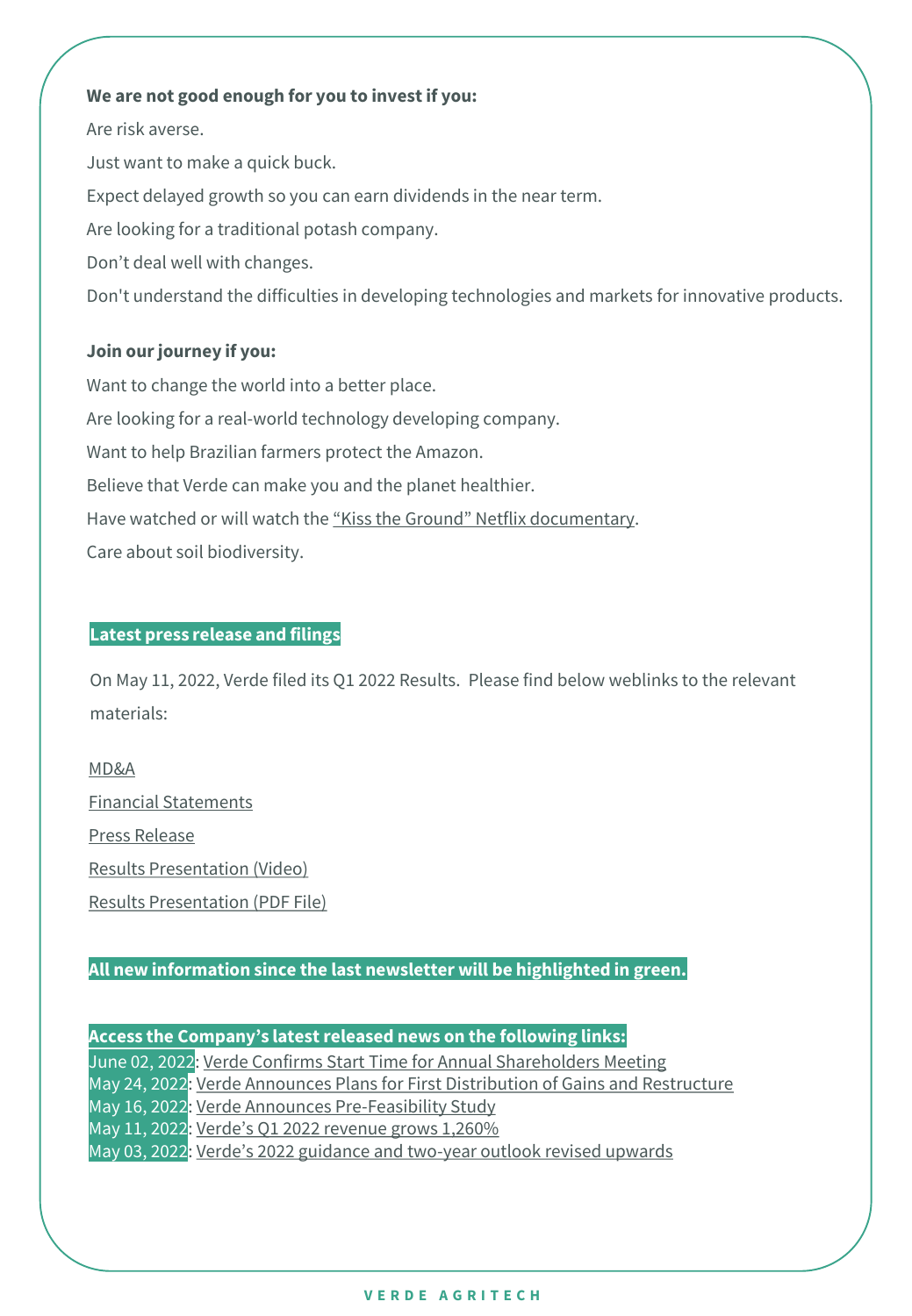#### **1. Permits \***

#### **1.1. Summary**

Verde has 3 different mine pits, each one at a different permitting stage and targeting different volumes, as summarized in the table below:

| <b>Mine Pit</b> | <b>Fully Permitted to</b> |           | Mining (tpy) |           | Environmental (tpy) |
|-----------------|---------------------------|-----------|--------------|-----------|---------------------|
|                 | Produce (tpy)             | Granted   | Pending      | Granted   | Pending             |
| 1               | 233,000                   | 233,000   | 0            | 233,000   | 0                   |
| $\overline{2}$  | 2,600,000                 | 2,600,000 | 22,500,000   | 2,600,000 | 0                   |
| 3               | 0                         | 49,800    | 2,500,000    | 0         | 2,500,000           |
| Total           | 2,833,000                 | 2,882,800 | 25,000,000   | 2,833,000 | 2,500,000           |

Under Brazilian law, a pit is fully permitted to mine when the Company holds both a Mining Concession/Permit and Environmental License for that area. The Company is fully permitted to mine 2,833,000 tpy and has submitted concurrent mining and environmental applications for an additional 2,500,000 tpy, still pending approval.

#### **1.2. Last 12 months**

| Mine Pit Date |                   | Category | Status  | Event                           |
|---------------|-------------------|----------|---------|---------------------------------|
|               | February 10, 2022 | Mining   | Granted | 2,500,000 tpy Mining Concession |

#### **2. Sales Growth**

#### 2.1. Earned Growth Rate

The Earned Growth methodology was created by Fred Reichheld, a business strategist at Bain & Company who is renowned for his research and writing on the loyalty business model and loyalty marketing, and author of Winning on Purpose: The Unbeatable Strategy of Loving Customers.<sup>1</sup> Earned Growth Rate ("EGR") was created as a metric framework for customer success in lieu of traditional methodologies, which are usually based on samples of survey responses that do not have a specific sector methodology and can be easily biased according to the criteria utilised.

\* Please refer to the Glossary on page 13 for technical terms.

1 - F. Reichheld, D. Darnell and M. Burns, **Winning on Purpose: The Unbeatable Strategy of Loving Customers** (Harvard Business Review Press) 2021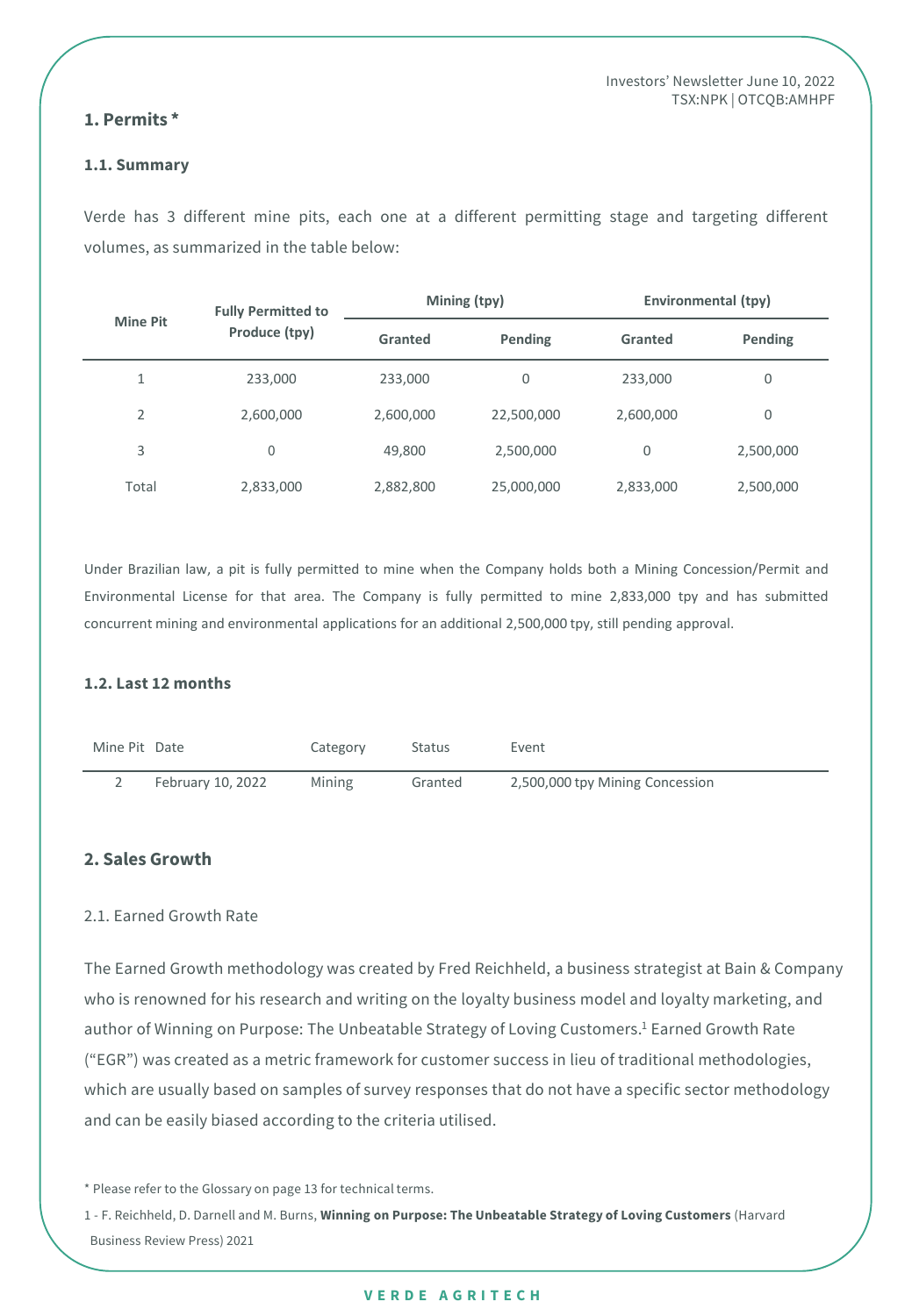#### **2. Sales Growth**

#### **2.1. Earned Growth Rate**

EGR is an accounting-based methodology that provides companies with an objective, data-driven connection between customer success, repeat and expanded purchases, word-of-mouth recommendations, a positive company culture, and business results. It gauges customer loyalty through the lens of revenue growth, identifying which revenue streams come from existing customers doing more business with a company and which ones come from referrals.

The EGR measures the sales growth by volume generated by returning customers and new client purchases made by existing clients' referrals.<sup>2</sup> On February 08, 2022, Verde announced an EGR of 165% for 2021, compared to a rate of 61% for 2020, demonstrating a higher client repurchase rate and successful client referrals.<sup>3</sup>

| Year               | 2019           | 2020 | 2021 | 2022            |
|--------------------|----------------|------|------|-----------------|
| Earned Growth Rate | Not Registered | 61%  | 165% | To be announced |

#### **2.2. Clients per year**

The table below shows the number of clients that bought Verde's products per year since 2017.

| Year                    | 2017 | 2018 | 2019 | 2020 | 2021  |
|-------------------------|------|------|------|------|-------|
| Number of total clients | 28   | 136  | 355  | 787  | 1,352 |

2 - For a summarized definition of EGR, see article: F. Reichheld, D. Darnell and M. Burns, **Net Promoter 3.0**, Harvard Business Review, November 2021, available at: <https://hbr.org/2021/11/net-promoter-3-02>

3 - To learn more about the methodology, see the press release issued on February 8, 2021.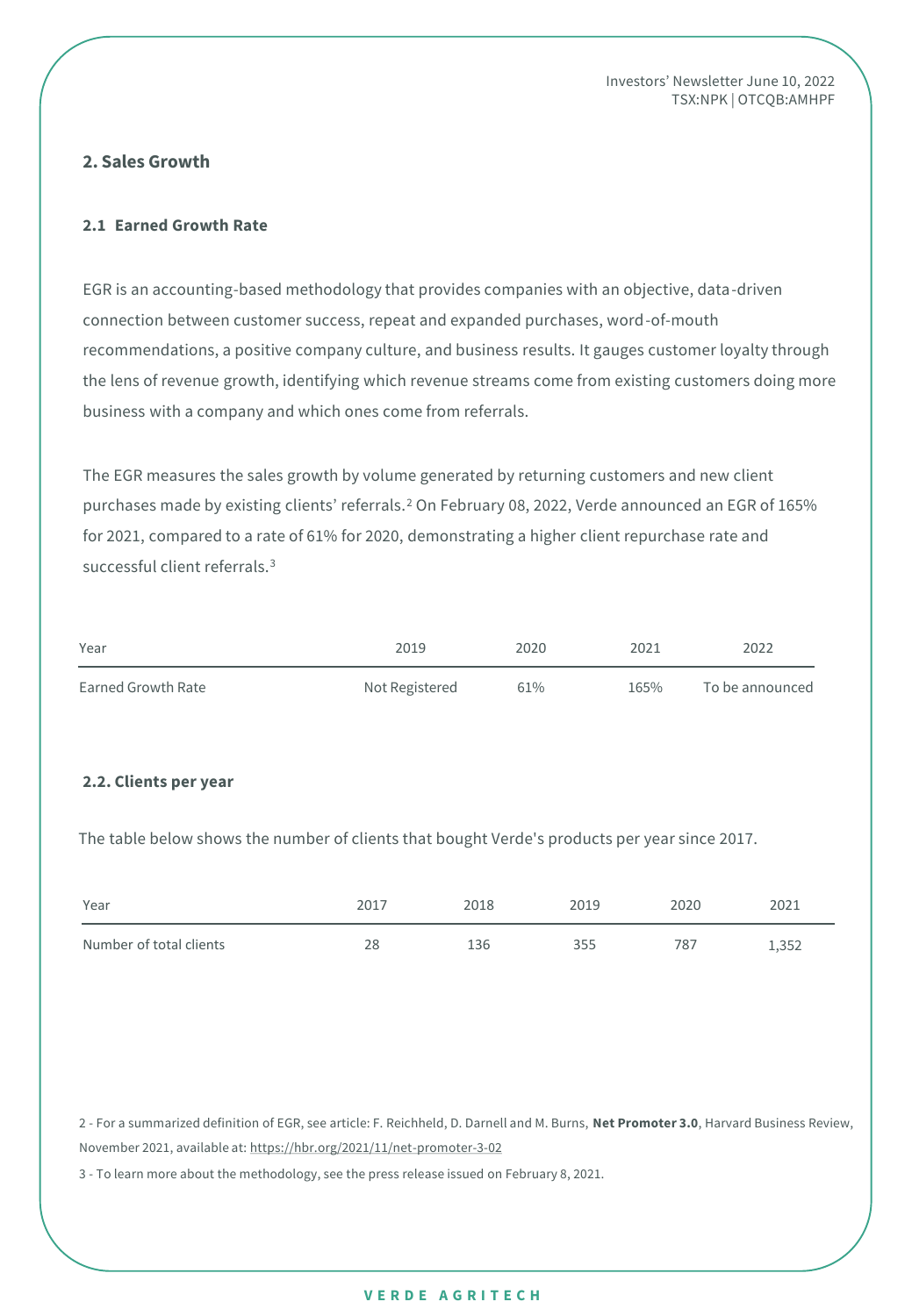# **2. Sales Growth**

#### **2.3. Sales per quarter:**

The following table shows Verde's growth per quarter year-on-year:

| Product Sales (Tonnes) |         |         |         |                          |            |
|------------------------|---------|---------|---------|--------------------------|------------|
| Quarter                | 2019    | 2020    | 2021    | 2022                     | YoY Growth |
| Q1                     | 1,093   | 10,170  | 16,558  | 111,667                  | 574%       |
| Q <sub>2</sub>         | 23,600  | 71,183  | 96,233  | <b>TBA</b>               | N/A        |
| Q3                     | 62,895  | 105,769 | 153,674 | <b>TBA</b>               | N/A        |
| Q4                     | 32,221  | 56,585  | 134,350 | <b>TBA</b>               | N/A        |
| Total                  | 119,809 | 243,707 | 400,133 | $1,000,000$ <sup>1</sup> | 149.9% 1   |

1 - Targeted numbers, based on 2022 guidance. See press release issued on May 03, 2022: https://investor.verde.ag/verdes-2022 [guidance-and-two-year-outlook-revised-upwards/](https://investor.verde.ag/verdes-2022-guidance-and-two-year-outlook-revised-upwards/)

#### Revenue (CAD \$'000)

| Quarter        | 2019  | 2020  | 2021   | 2022       | YoY Growth         |
|----------------|-------|-------|--------|------------|--------------------|
| Q <sub>1</sub> | 154   | 510   | 831    | 11,304     | 1260% <sup>2</sup> |
| Q <sub>2</sub> | 1,329 | 2,492 | 5,376  | <b>TBA</b> | N/A                |
| Q3             | 3,055 | 3,956 | 10,651 | <b>TBA</b> | N/A                |
| Q4             | 1,491 | 2,209 | 10,851 | <b>TBA</b> | N/A                |
| Total          | 6,029 | 9,167 | 27,709 | 109,097 3  | 293.7% 3           |

2 - Revenue in Brazilian Real ("**R\$**") increased by 1,196% in Q1 2022, to R\$46,627,000 compared to R\$3,597,000 in Q1 2021.

3 - [Targeted numbers, based on updated 2022 guidance. See press release issued on May 03, 2022: \(https://investor.verde.ag/verdes-](https://investor.verde.ag/verdes-2022-guidance-and-two-year-outlook-revised-upwards/)2022-guidance-and-two-year-outlook-revised-upwards/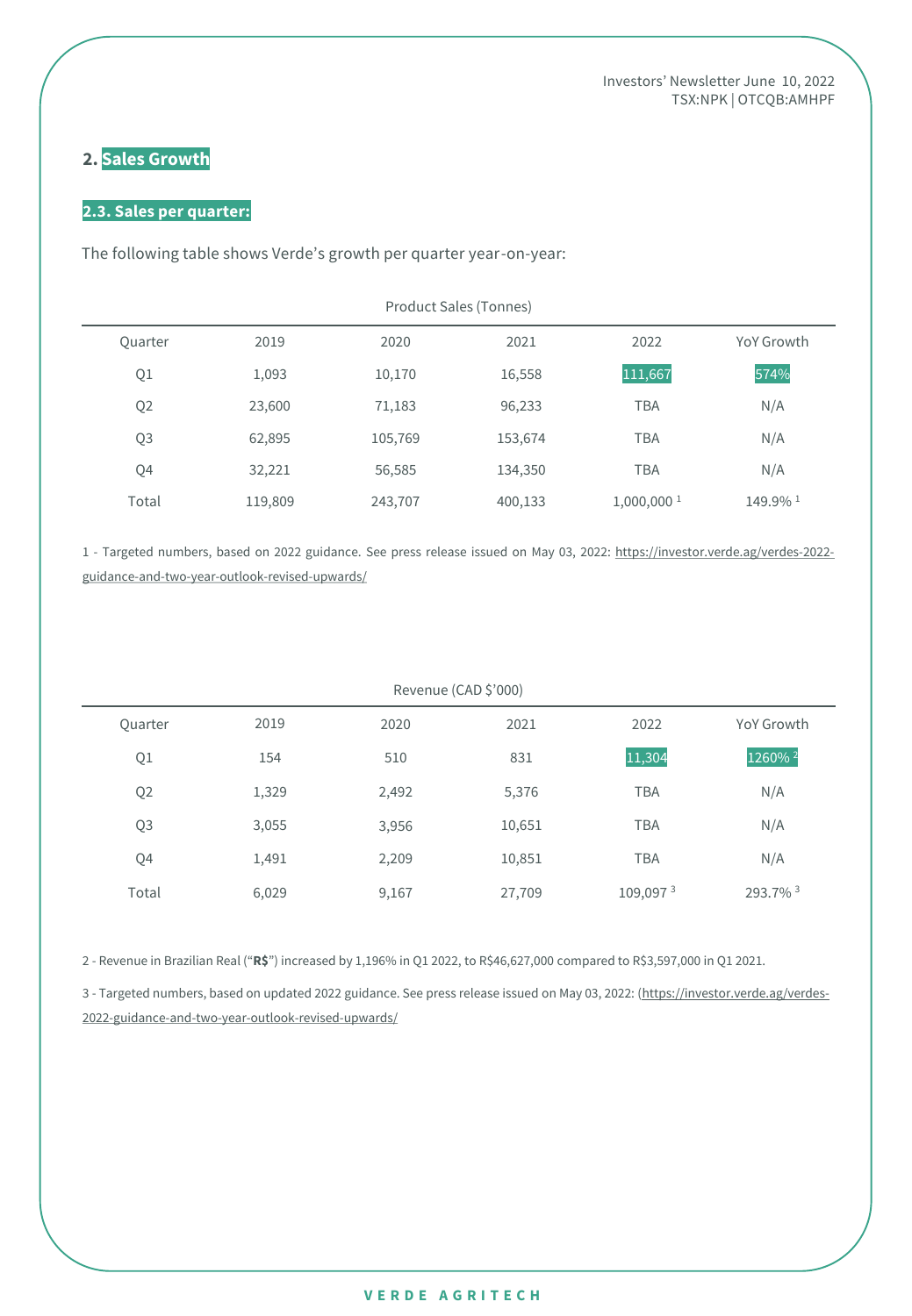#### **2.4. 2022 & 2023 Guidance:**

On May 03, 2022, Verde announced an increase in its 2022 and 2023 guidance<sup>1</sup>, previously published on January 10, 2022<sup>2</sup> . The Company's revised full year 2022 guidance is compared to the original targets and the 2021 results, as follows:

|                            | 2021 Results                          | 2022 Guidance             |                      |
|----------------------------|---------------------------------------|---------------------------|----------------------|
| Guidance                   | Published March 22, 2022 <sup>3</sup> | Original January 10, 2022 | Revised May 03, 2022 |
| EPS (CS)                   | 0.07                                  | 0.50                      | 0.87                 |
| EBITDA $(C\text{S'}000)^4$ | 6,450                                 | 28,434                    | 49,065               |
| Revenue (C\$'000)          | 27,709                                | 72,263                    | 109,097              |
| Sales (tonnes)             | 400,133                               | 700,000                   | 1,000,000            |

The original sales volume target for 2023 was for sales of 1,400,000 tonnes. For 2023, Verde's updated target is 2,000,000 tonnes, which represents a potential 100% growth Year-on-Year.

1 - See press release: <https://investor.verde.ag/verde-announces-2022-guidance-and-two-year-outlook/>

2 - See press release: <https://investor.verde.ag/verdes-2022-guidance-and-two-year-outlook-revised-upwards/>

3 - See press release: <https://investor.verde.ag/verdes-q4-sales-by-volume-grow-137-driving-2021-net-profit-growth-to-540/>

4 - Before non-cash events

#### **3. Environmental, Social, and Governance**

- Verde's production process is sustainable, with no water or chemical consumption and no tailings dams or waste generation. Ore recovery rate is 100%.
- Mined area is mainly composed of degraded pasture that, once mined, Verde will transform into a tropical forest.
- Verde planted 4,300 trees in 2019, 5,000 trees in 2020, and 9,888 trees in 2021. All planted species are native to the region located around the Company's production area.
- Verde was awarded the "Good Environmental Practices Award", promoted by the State System of Environment and Water Resources (SISEMA, in Portuguese) in the category "Best Practice of Mineral Solid Waste Management", 2019.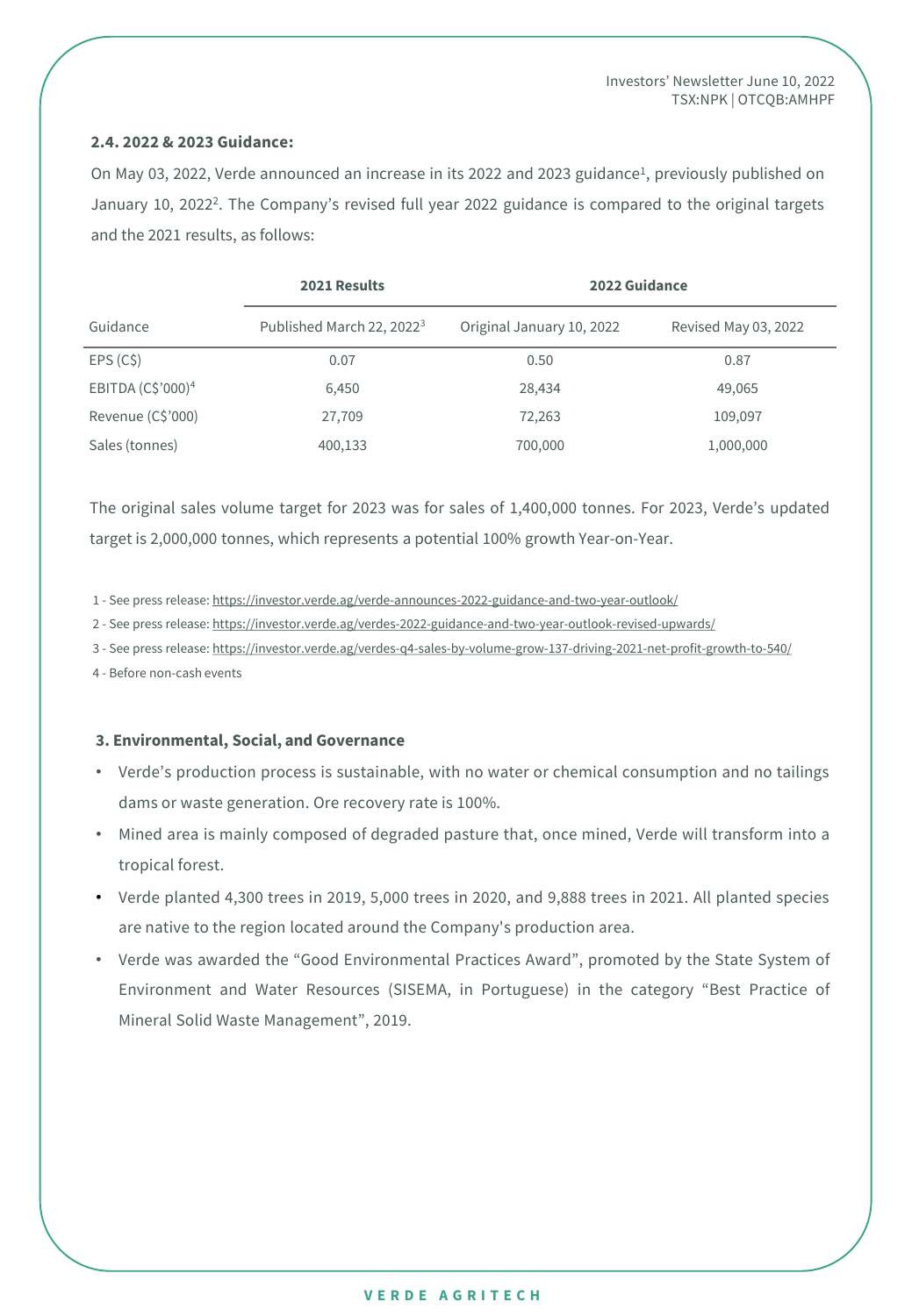#### **Potassium Chloride Replacement**

Potassium salt fertilizers are soil biodiversity's number 1 enemy.

The average farmer applies 200 kg of potassium chloride to the soil per hectare per year. This is equivalent to the application of 1,600 liters of bleach as far as killing soil biodiversity. 1

The world currently uses 61.5 million tonnes of potassium chloride for agriculture per year<sup>2</sup>, the equivalent of more than 460 billion liters of bleach killing soil biodiversity yearly.

Verde's Product eliminates the need for potassium chloride.

| Period                   | Bleach equivalent amount that has not been applied to agricultural soils |
|--------------------------|--------------------------------------------------------------------------|
| In Q1 2022               | 140.7 million litres                                                     |
| Since production started | 1.1 billion litres                                                       |

Over the next 36 years<sup>3</sup>, the Company intends to have prevented at least 957.8 billion liters of bleach from being applied to soils in the guise of potassium chloride.

1 - Effects of Some Synthetic Fertilizers on the Soil Ecosystem (HEIDE HERMARY, 2007)

2 - FAOSTAT, Agricultural use of nutrient potash, 2018: http://www.fao.org/faostat/en/#data/RFN .

3 - Based on NI 43-101 Production Schedule. See Pre-Feasibility Technical Report Cerrado Verde Project, MG, Brazil, page 141

#### **4. Operations**

Verde will use this newsletter to provide monthly updates about the construction development of Plant 2, which is expected to reach commercial production in the third quarter of 2022. Plant 2 will have an operational capacity of 1,200,000 tpy, raising Verde's overall production capacity to 1,800,000 tpy. The Company expects to double its Plant 2 by the fourth quarter of 2022 to reach 3,000,000 tpy overall production capacity.

Verde announced it has commenced the studies required for permitting and construction of its third production facility. Plant 3 is projected to have a production capacity of up to 10,000,000 tpy, raising the Company's overall production capacity to 13,000,000 tpy, which represents 16.41% of the current Brazilian potash market in  $K_2O$ .

Watch Verde's video about Plant 2 Construction Update on the following link: [https://www.youtube.com/watch?v=NdZsgnR5-xs.](https://www.youtube.com/watch?v=NdZsgnR5-xs)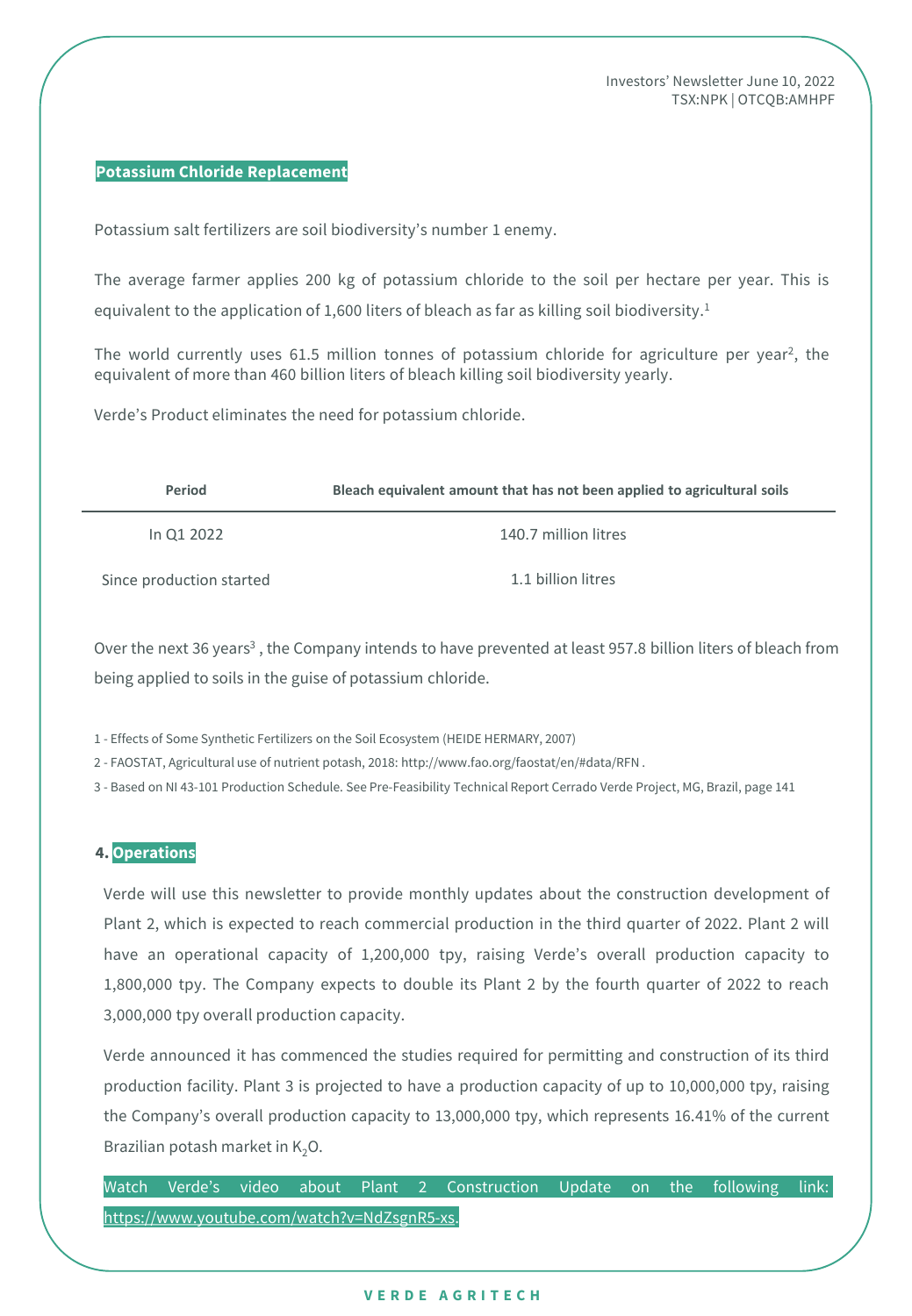• **Update on Plant 2:** The bag filters arrived at Plant 2 and were pre-assembled for future use. The retaining wall of the storage shed is under construction and is expected to be completed next week. Construction of the electrical room is underway and is expected to be ready for installation in two weeks. The bulk shed is in the final stage of construction. The base for the equipment that will mix K Forte with other nutrients is under construction and is expected to be completed next week.





1 – Bag filters. 2 – Electrical room. 3 – Bulk shed.

## **5. Share Statistics**

The following graphs show Verde's stock value over the past 30 days and average volume statistics over the past 3 months, as of June 10, 2022:



Average Volume (3 months) = 306.74k

Average Volume (3 months) = 42.39k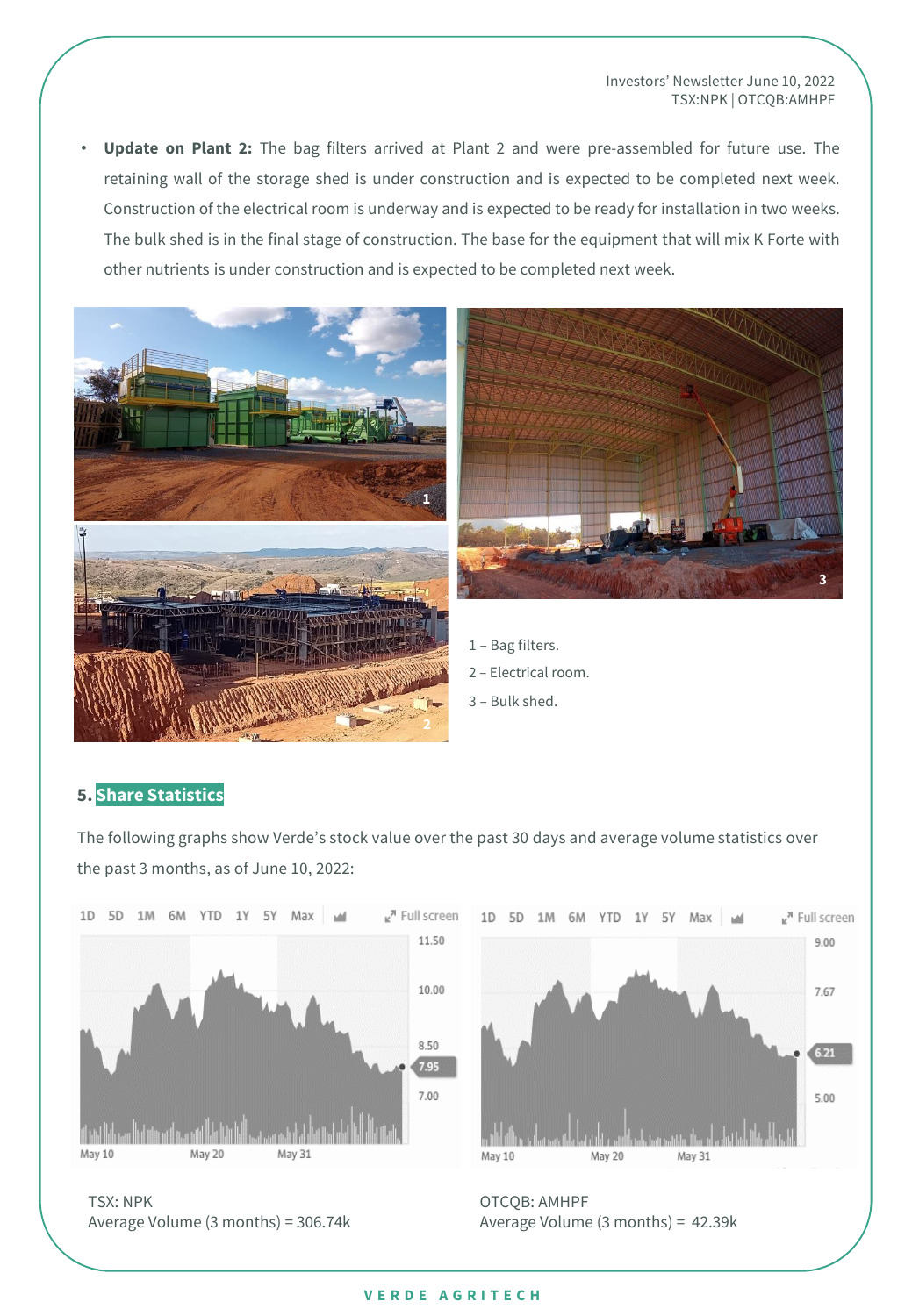#### **6. Top Headlines**

#### **Verde's YouTube Channel**

- How do crop prices impact fertilizer's [consumption:](https://www.youtube.com/watch?v=4GSo8ZA8dxA) Cristiano Veloso explains the dynamic between the price of crops and the fertilizer market.
- [Glauconite](https://www.youtube.com/watch?v=I2w1d_kyykU) fertilizer x potassium chloride: Cristiano Veloso compares the use of glauconite and potassium chloride and presents the benefits of glauconite.
- Q1 2022 Results [Presentation](https://www.youtube.com/watch?v=0ZI3MBvxgCU&t=4s) + Q&A: Watch the Company's Q1 2022 Results Presentation followed by a Q&A session.

#### **Relevant Agribusiness News**

- [How soil biodiversity can change the food and agriculture industry](https://chloridefree.org/how-soil-biodiversity-can-change-the-food-and-agriculture-industry/): Soil biodiversity is an important topic when we discuss agriculture and the quality of food. In this article, you can learn more about the importance of soil to crops.
- [A down-to-earth approach to climate change](https://www.nature.com/articles/d41586-022-01500-w): Asmeret Asefaw Berhe researches how physical changes to soil affect how much carbon is released into the atmosphere.

#### **7. Analysts Covering Verde\***

| Kaiser Research         | Hallgarten & Company         | Fundamental Research Corp |
|-------------------------|------------------------------|---------------------------|
| John Kaiser             | Christopher Ecclestone       | Sid Rajeev                |
| +1 (925) 631-9748       | +44 (795) 085-3621           | $+1(604)682-7065$         |
| info@KaiserResearch.com | cecclestone@hallgartenco.com | siddharthrajeev@gmail.com |

\* Disclaimer for Reference to Analysts: Please note that any opinions, estimates, or forecasts regarding Verde AgriTech's performance made by these analysts are theirs alone and do not represent opinions, forecasts, or predictions of Verde AgriTech or its management. Verde AgriTech does not by its reference above or distribution imply its endorsement of or concurrence with such information, conclusions, or recommendations.

#### **8. How much K Forte® is used in average per crop**

- Soybeans: 1 tonne per hectare
- Corn: 1 tonne per hectare
- Cotton: 1.5 tonne per hectare
- Coffee: 3 tonnes per hectare
- Sugarcane: 1.5 tonne per hectare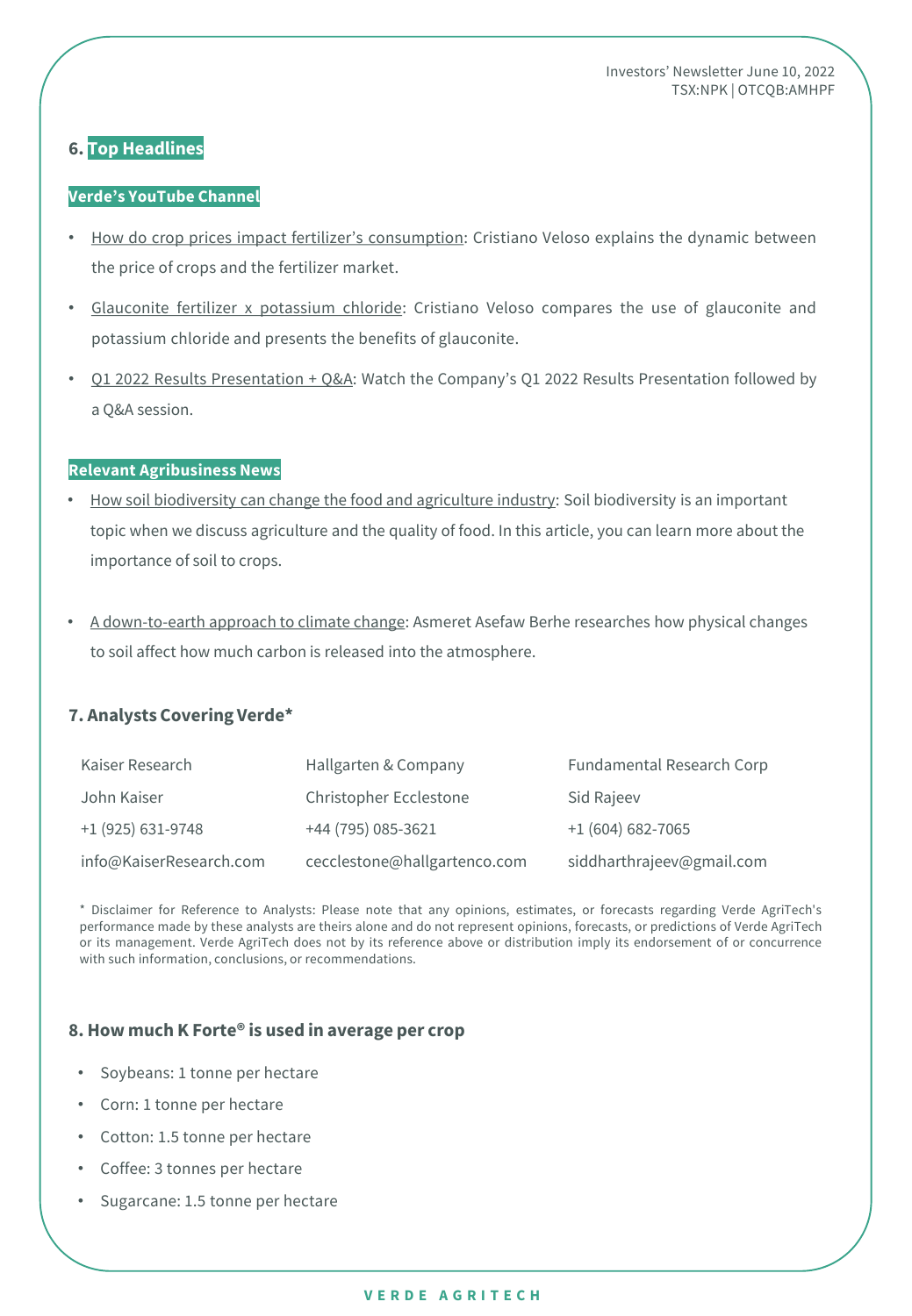#### **10. K Forte® Application Calendar**

The calendar below shows the agricultural production cycles and the period for application of K Forte® in different crops, according to seasonality.



# **11. Area used for crop production in Brazil\***

| <b>State</b>        | Area (ha)  |
|---------------------|------------|
| Mato Grosso         | 16,611,799 |
| Paraná              | 10,565,962 |
| São Paulo           | 8,172,747  |
| Goiás               | 6,522,432  |
| Mato Grosso do Sul  | 5,790,276  |
| Minas Gerais        | 5,596,641  |
| <b>Bahia</b>        | 4,073,219  |
| <b>Other States</b> | 21,913,415 |
| Total area          | 79,246,491 |

\* Source: Brazilian Institute of Geography and Statistics, Systematic Survey of Agricultural Production, 2019.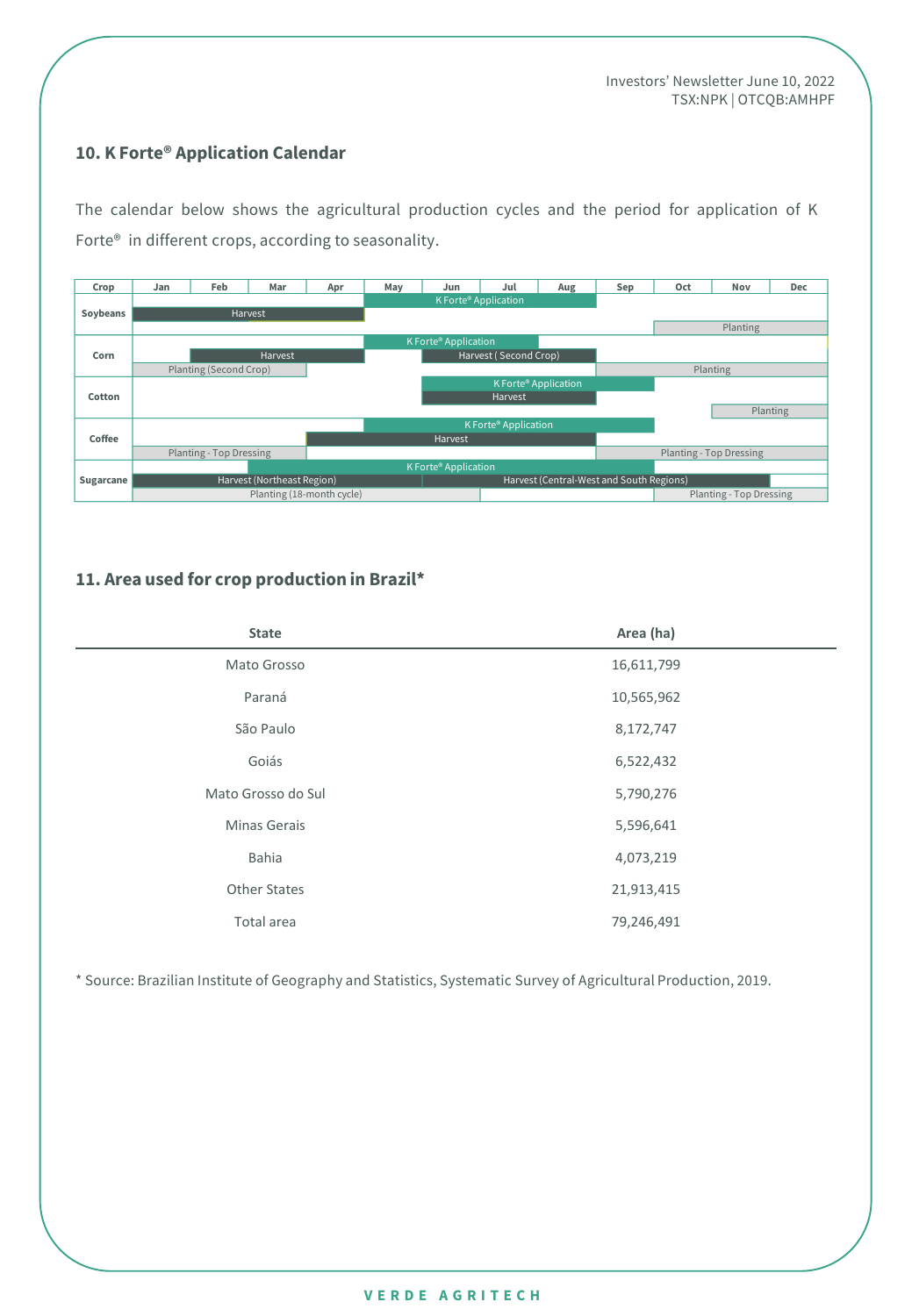

# **12. Results Calendar**

| <b>Results</b> | <b>Due Date</b>   |
|----------------|-------------------|
| Q2/22          | August 15, 2022   |
| Q3/22          | November 14, 2022 |
| Q4/22          | March 31, 2023    |
| Q1/23          | May 15, 2023      |
|                |                   |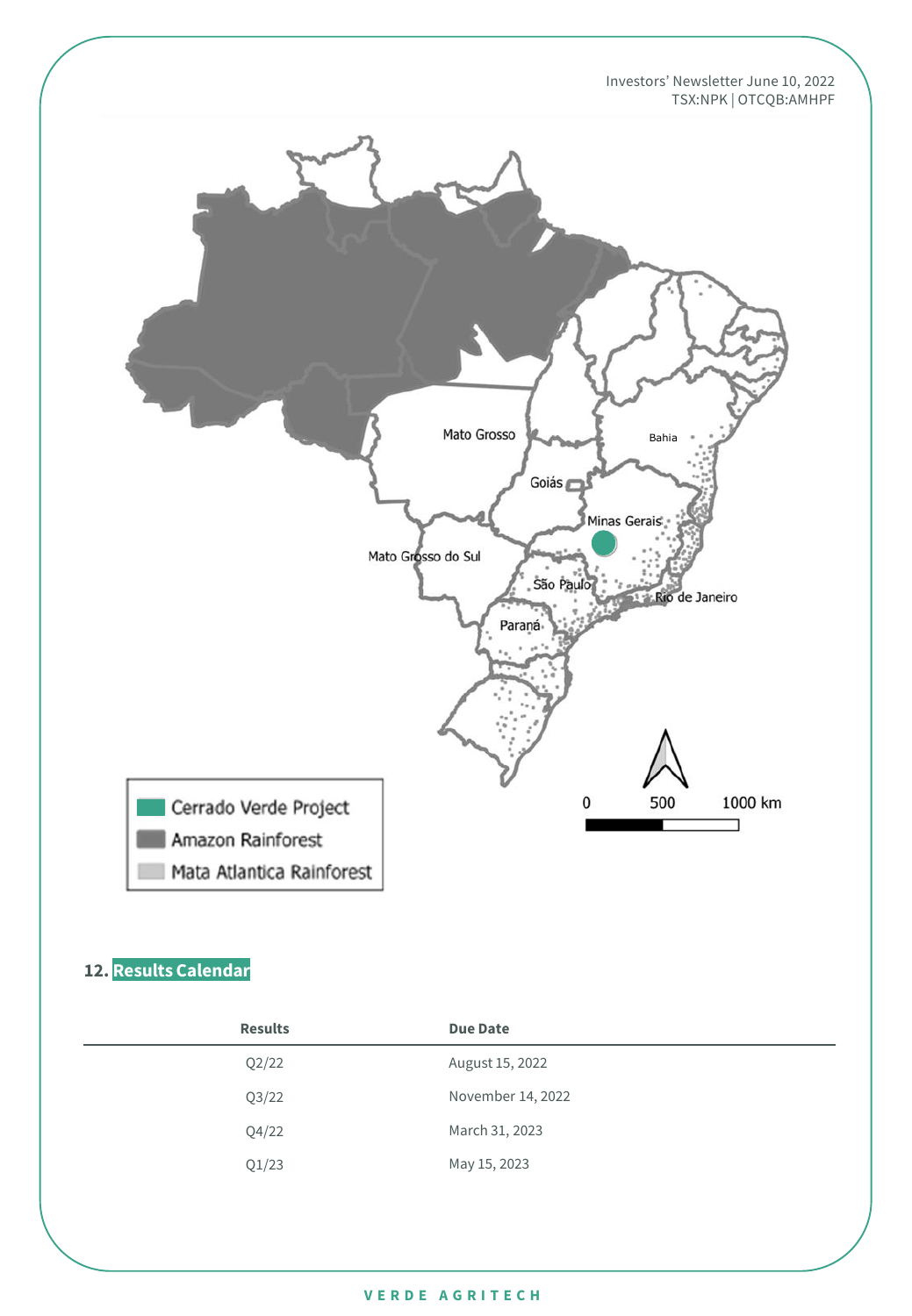#### **13. Lead Independent Director Contact**

Michael St Aldwyn was unanimously elected by all other four independent directors to serve as Verde's Lead Independent Director. For any enquiries please contact: *[ild@verde.ag](mailto:ild@verde.ag)* 

### **14. Verde's Social Media**

Verde has investors-only Social Media. Click on the links below and follow the company to receive the latest news:

| YouTube | Twitter | Linkedin | Facebook | Website |
|---------|---------|----------|----------|---------|
|         |         |          |          |         |

#### **15. Glossary**

**3D Alliance®:** Technology developed to transform the three-dimensional structure of the raw materials added to the fertilizer. The materials are subjected to a mechanical process, increasing their specific surfaces and forming microparticles that release nutrients progressively. The fertilizers resulting from the mixture are homogeneous and can be evenly distributed in the soil. The 3D Alliance® technology is used in the BAKS® production process.

**ANM:** See "National Mining Agency".

**BAKS®:** The Group's newest product, which is a combination of K Forte® (source of potassium, silicon and magnesium) plus three other nutrients that can be chosen by customers according to their crops' needs. BAKS® was launched by the Group on December 15, 2020.

**Bio Revolution:** Verde's technology that enables the incorporation of microorganisms to mineral fertilizers. K Forte® will be the first fertilizer in the world to use Bio Revolution technology. The Company has filed for patent protection of its Bio Revolution technology.

**Cerrado Verde Project ("the Project"):** Located in Minas Gerais state, Brazil. Potassium-rich deposit owned by Verde, from which the Group is producing solutions for crop nutrition, crop protection, soil improvement, and increased sustainability. The Project has an NI 43-101 Measured and Indicated Mineral Resource Estimate of 1.47 billion tonnes at a grade of 9.2% K2O, which includes a Measured Mineral Resource of 83 million tonnes with an average grade of 10.1% K2O. The Pre-Feasibility Study of the Project evaluated the technical and financial aspects of producing 25 Mtpy of the Product divided in three phases: Phase 1 (0.6 Mtpy); Phase 2 (5 Mtpy) and Phase 3 (25 Mtpy). The Cerrado Verde Project has been in production since 2017.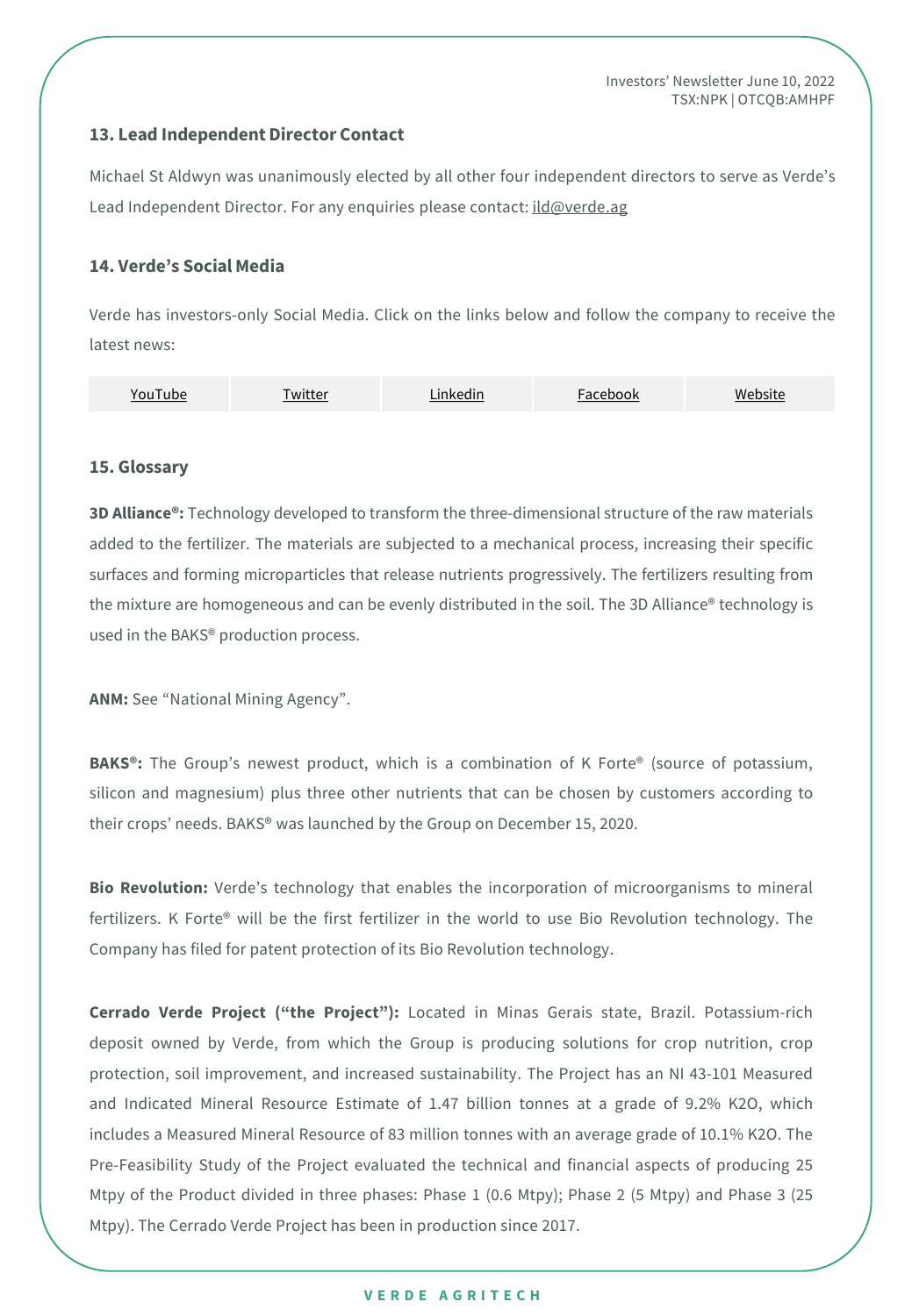**Exploration Authorisation Application ("Requerimento de Pesquisa"):** Claim for the geological exploration of an area. Interested parties must file an application for exploration authorisation with the ANM and state a case for conducting mineral exploration activities. The Exploration Authorisation Applications are analysed in order of filing date. If the party requesting an exploration authorisation meets the necessary legal requirements and an exploration authorisation has not been previously issued for any part of the area in question, then the ANM will grant the exploration authorisation.

**Exploration Authorisation ("Alvará de Pesquisa"):** The Exploration Authorisation guarantees to the owner, be it an individual or a legal entity, the power and duty to carry out mineral research work in the entitled area. It grants the rights to conduct exploration activities for a period from two to four years, which may be renewed for an additional period (and potentially additional renewals on a caseby-case basis). An exploration authorisation does not entitle the holder the right to extract mineral substances. During the research work, extraction will only be allowed in exceptional circumstances, with a specific title issued by the ANM (Mining Permit – "Guia de Utilização"). Once mineral exploration is completed, a final exploration report must be submitted for ANM's review and approval. If approved, the next step is to file, within one year, all applications for a mining concession with the Ministry of Mines and Energy (MME).

**Environmental License ("Licença Ambiental"):** The environmental licensing process consists of a three-step system, each step is a separate license contingent upon the prior step. In the state of Minas Gerais there is the possibility of licensing phases simultaneously, depending on the size of the project, according to the Normative Resolution 217/2017. The three phases are, as follows:

- **Preliminary License ("Licença Prévia – LP"):** Granted at the planning stage of the project, this license signals the approval of its location, concept and environmental feasibility. It establishes the basic requirements to be met during the subsequent implementation phases. The maximum term for LPs is five years.
- **Installation License ("Licença de Instalação – LI"):** This license authorises the setup of the works and commencement of construction based on the specifications set forth in the previous license and the approved plans, programs and project designs, including environmental control measures. The maximum term for LIs is six years.
- **Operating License ("Licença de Operação – LO"):** This license authorises the operation contingent upon compliance with the terms of the LO and the LI, including any environmental control measures and operating conditions. The maximum term for LOs is 10 years.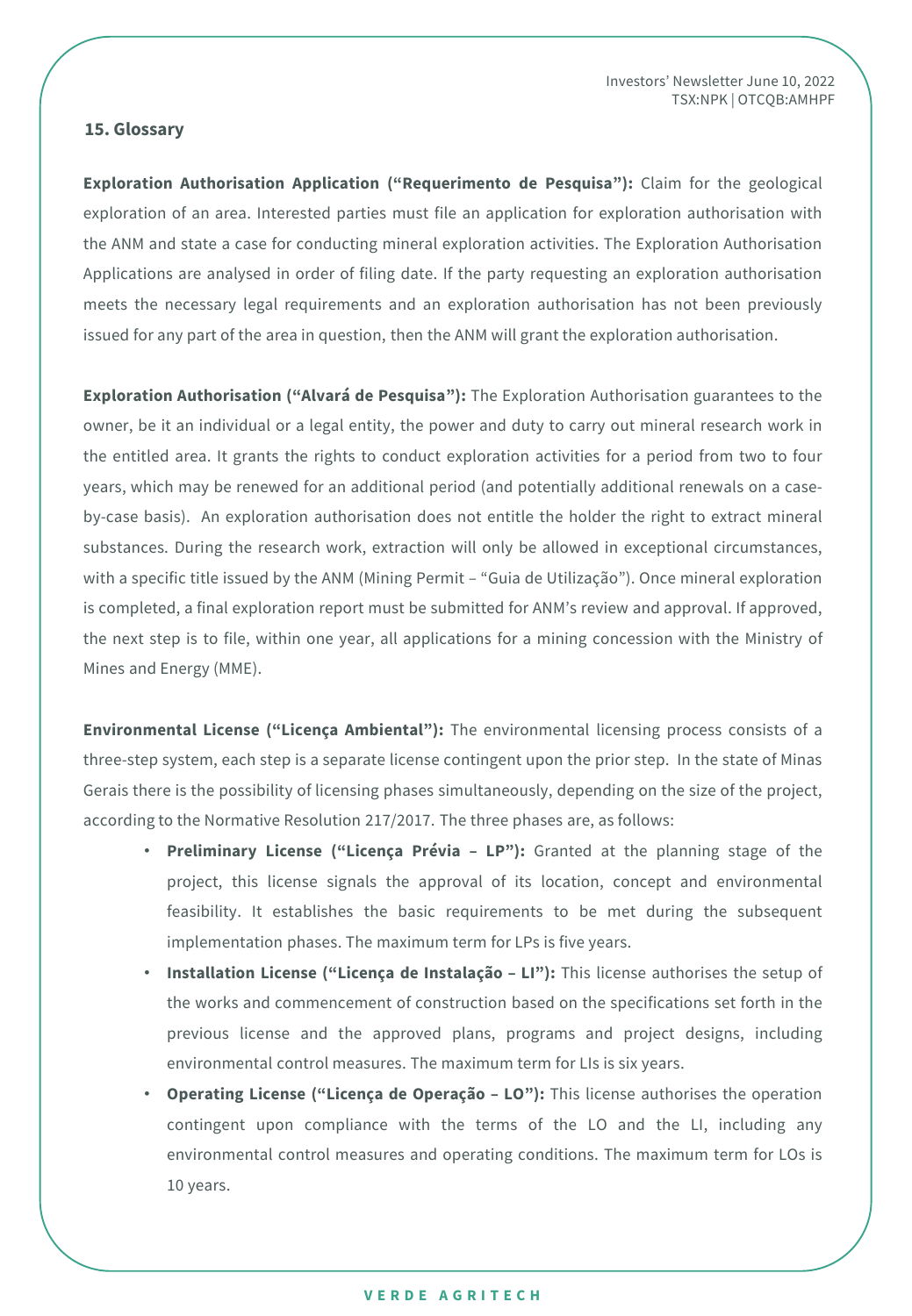**Feasibility Study ("Plano de Aproveitamento Econômico – PAE"):** report filed as part of the Mining Concession Application. It demonstrates quantitative geological and technological study of the mineral deposit and as well as demonstrating the technical-economic feasibility of a mine.

**Final Exploration Report ("Relatório Final de Pesquisa"):** At the end of the exploration stage, the holder of the mineral right must present a Final Exploration Report with the results obtained from the work, containing a quantitative geological and technological study of the mineral deposit and demonstrate the technical-economic feasibility of a mine. The ANM analyses this report technically through a site visit. If the ANM approves the report based on the potential merits of a future mining operation, the titleholder has a one-year period to prepare and file the Mining Concession Application with the Federal Minister of Mines and Energy.

**K Forte® ("the Product"):** Multinutrient potassium fertilizer brand marketed in Brazil by the Group.

**KCl:** See "Potassium Chloride".

**MME:** See "Ministry of Mines and Energy".

**Micro S Technology®:** The Group's exclusive elemental sulfur micronization technology, that allows for a larger contact surface. This facilitates the work of microorganisms and oxidation rate increases and so nutrients become available to plants more efficiently. This increases the absorption of sulfur and, consequently, the development of the plant. Micro S Technology® allows micronized sulfur, one of the additional nutrients most required by farmers, to be added to BAKS®.

**Mine Site:** An economic unit comprised of an underground and/or open pit mine, a treatment plant and equipment and other facilities necessary to produce metals concentrates, in existence at a certain location.

**Mineral Reserve:** A mineral reserve is the economically mineable part of a measured and/or indicated mineral resource. It includes diluting materials and allowances for losses, which may occur when the material is mined or extracted and is defined by studies at pre-feasibility or feasibility level as appropriate that include application of modifying factors. Such studies demonstrate that, at the time of reporting, extraction could reasonably be justified. The reference point at which mineral reserves are defined, usually the point where the ore is delivered to the processing plant, must be stated. It is important that, in all situations where the reference point is different, such as for a saleable product, a clarifying statement is included to ensure that the reader is fully informed as to what is being reported.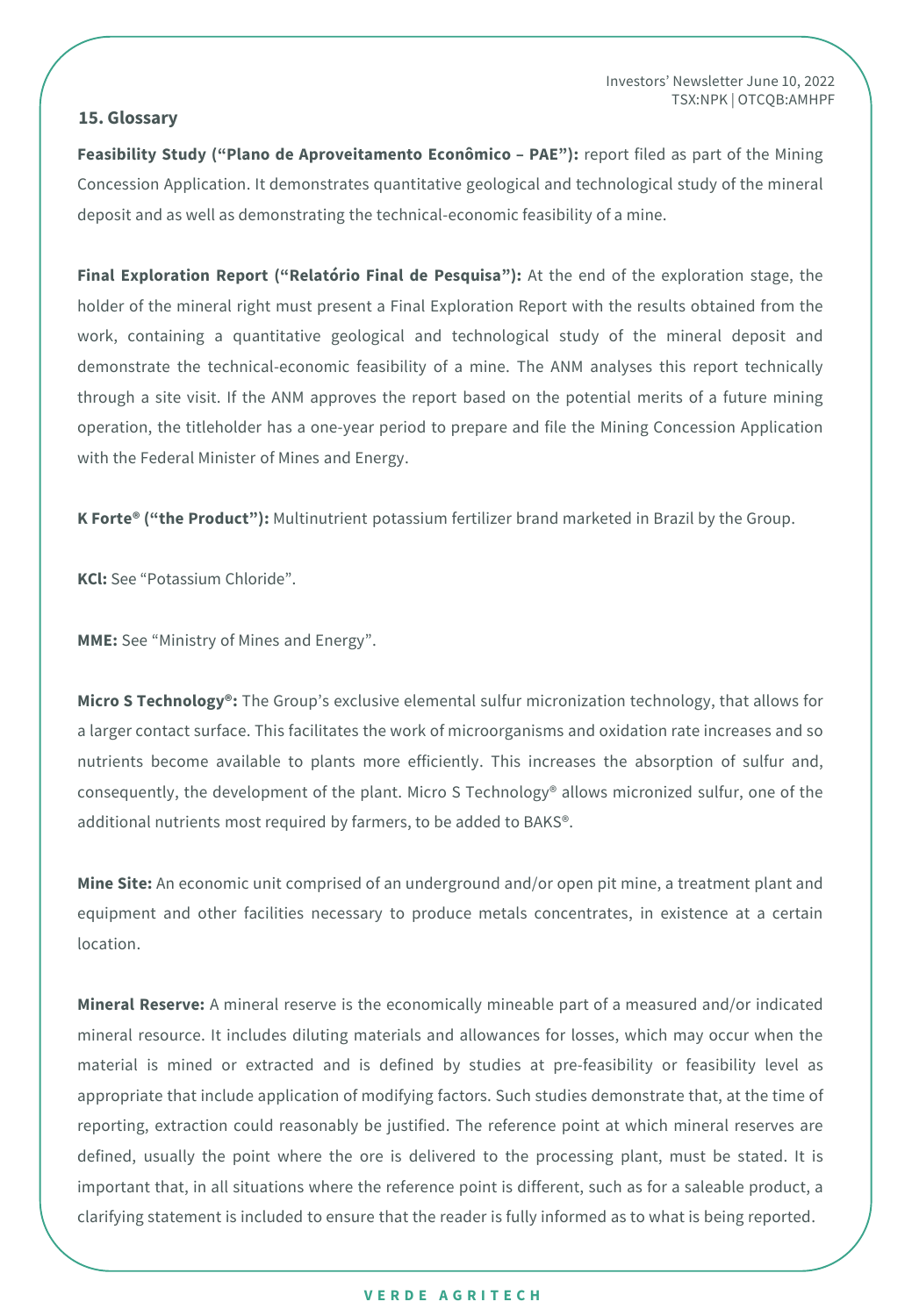The public disclosure of a mineral reserve must be demonstrated by a pre-feasibility study or feasibility study.

- **Probable Mineral Reserve:** The economically mineable part of an indicated, and in some circumstances, a measured mineral resource. The confidence in the modifying factors applied to a probable mineral reserve is lower than that applied to a proven mineral reserve.
- **Proven Mineral Reserve:** The economically minable part of a measured mineral resource. A proven mineral reserve implies a high degree of confidence in the modifying factors.

**Mineral Resource:** A mineral resource is a concentration or occurrence of solid material of economic interest in or on the Earth's crust in such form, grade or quality, and quantity that there are reasonable prospects for eventual economic extraction. The location, quantity, grade or quality, continuity and other geological characteristics of a mineral resource are known, estimated or interpreted from specific geological evidence and knowledge, including sampling.

• **Indicated Mineral Resource:** That part of a mineral resource for which quantity, grade or quality, densities, shape and physical characteristics can be estimated with a level of confidence sufficient to allow the appropriate application of technical and economic parameters to support mine planning and evaluation of the economic viability of the deposit. The estimate is based on detailed and reliable exploration and testing information gathered through appropriate techniques from locations such as outcrops, trenches, pits, workings and drill holes that are spaced closely enough for geological and grade continuity to be reasonably assumed.

An indicated mineral resource has a lower level of confidence than that applied to a measured mineral resource and may only be converted to a probable mineral reserve.

• **Inferred Mineral Resource:** That part of a mineral resource for which quantity and grade or quality can be estimated on the basis of geological evidence and limited sampling and reasonably assumed, but not verified, geological and grade continuity. The estimate is based on limited information and sampling gathered through appropriate techniques from locations such as outcrops, trenches, pits, workings and drill holes. An inferred mineral resource has a lower level of confidence than that applying to an indicated mineral resource and must not be converted to a mineral reserve. It is reasonably expected that the majority of inferred mineral resources could be upgraded to indicated mineral resources with continued exploration.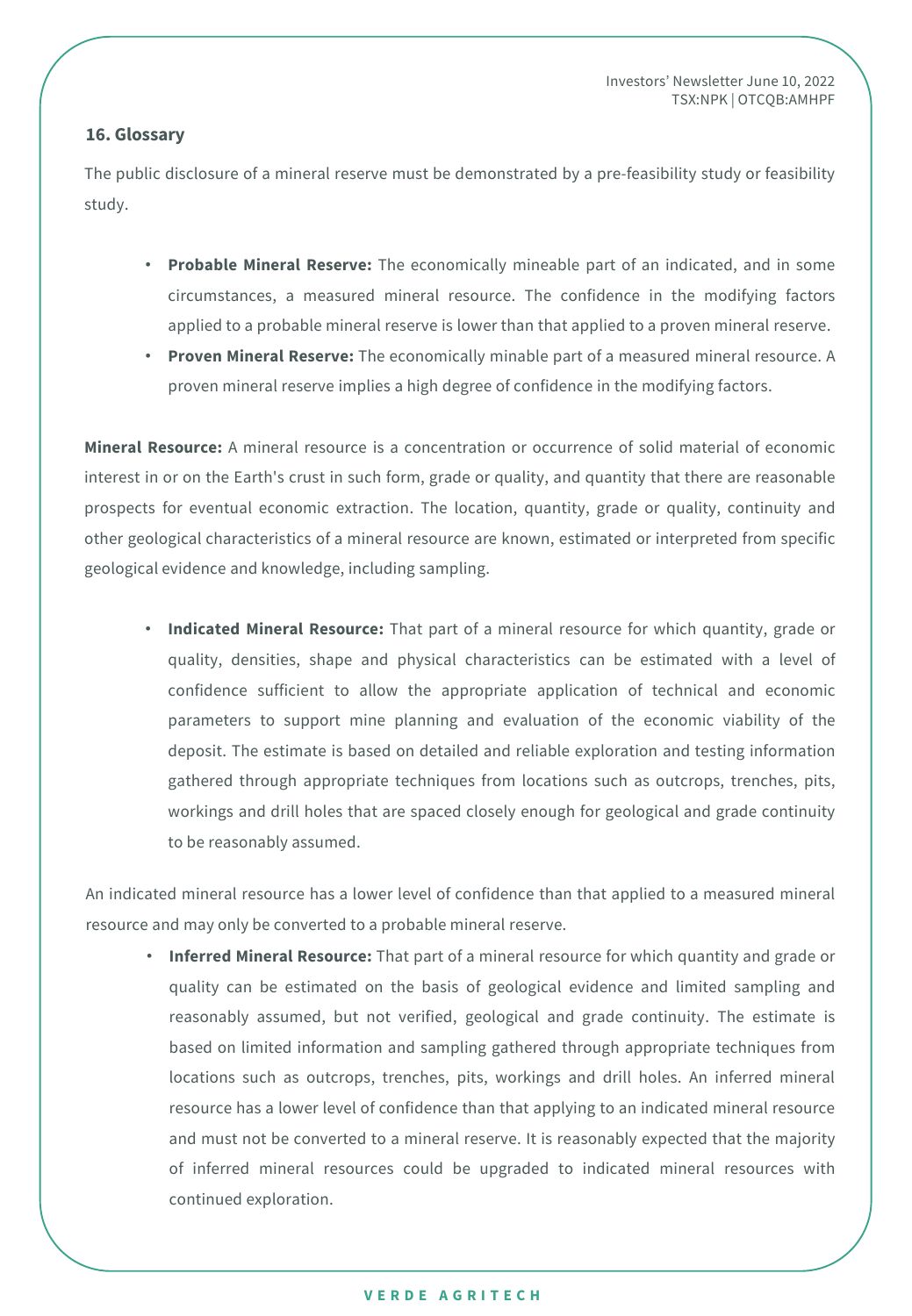**Measured Mineral Resource:** That part of a mineral resource for which quantity, grade or quality, densities, shape and physical characteristics are so well established that they can be estimated with confidence sufficient to allow the appropriate application of technical and economic parameters to support production planning and evaluation of the economic viability of the deposit. The estimate is based on detailed and reliable exploration, sampling and testing information gathered through appropriate techniques from locations such as outcrops, trenches, pits, workings and drill holes that are spaced closely enough to confirm both geological and grade continuity. A measured mineral resource has a higher level of confidence than that applying to either an indicated mineral resource or an inferred mineral resource. It may be converted to a proven mineral reserve or to a probable mineral reserve.

**Mining Concession Application ("Requerimento de Lavra"):** This application must satisfy certain requirements, including the presentation of the mining Group's Feasibility Study ("Plano de Aproveitamento Econômico – PAE"). While the ANM reviews the application for a mining concession, the applicant retains the exclusive rights to this area. Mine construction and development activity can only begin after the publication of a mining concession issued by the MME and provided that the respective license is also granted pursuant to applicable Brazilian environmental laws.

**Mining Concession ("Portaria de Concessão de Lavra"):** guarantees to the owner the power and duty to explore the mineral deposit until it is exhausted, without a definite term. The title can only be obtained by mining companies and only after undertaking the authorised exploration through an exploration authorisation and subsequent approval of the Final Exploration Report.

One of the essential documents for requesting a mining concession is the Feasibility Study, which must demonstrate the technical and economic viability of the project and indicate, among other information, the mining method, the planned scale of production and the mine closure plan.

**Mining Permit ("Guia de Utilização"):** exceptional mining permit with predetermined expiration date. It is granted by the ANM and allows the mineral extraction in the area before the grant of a Mining Concession, according to the environmental legislation.

**Ministry of Mines and Energy ("Ministério de Minas e Energia – MME"):** federal government's branch responsible for making public policy that covers the geological, mineral and energy resources, hydroelectric, mining, and metallurgic energy sectors.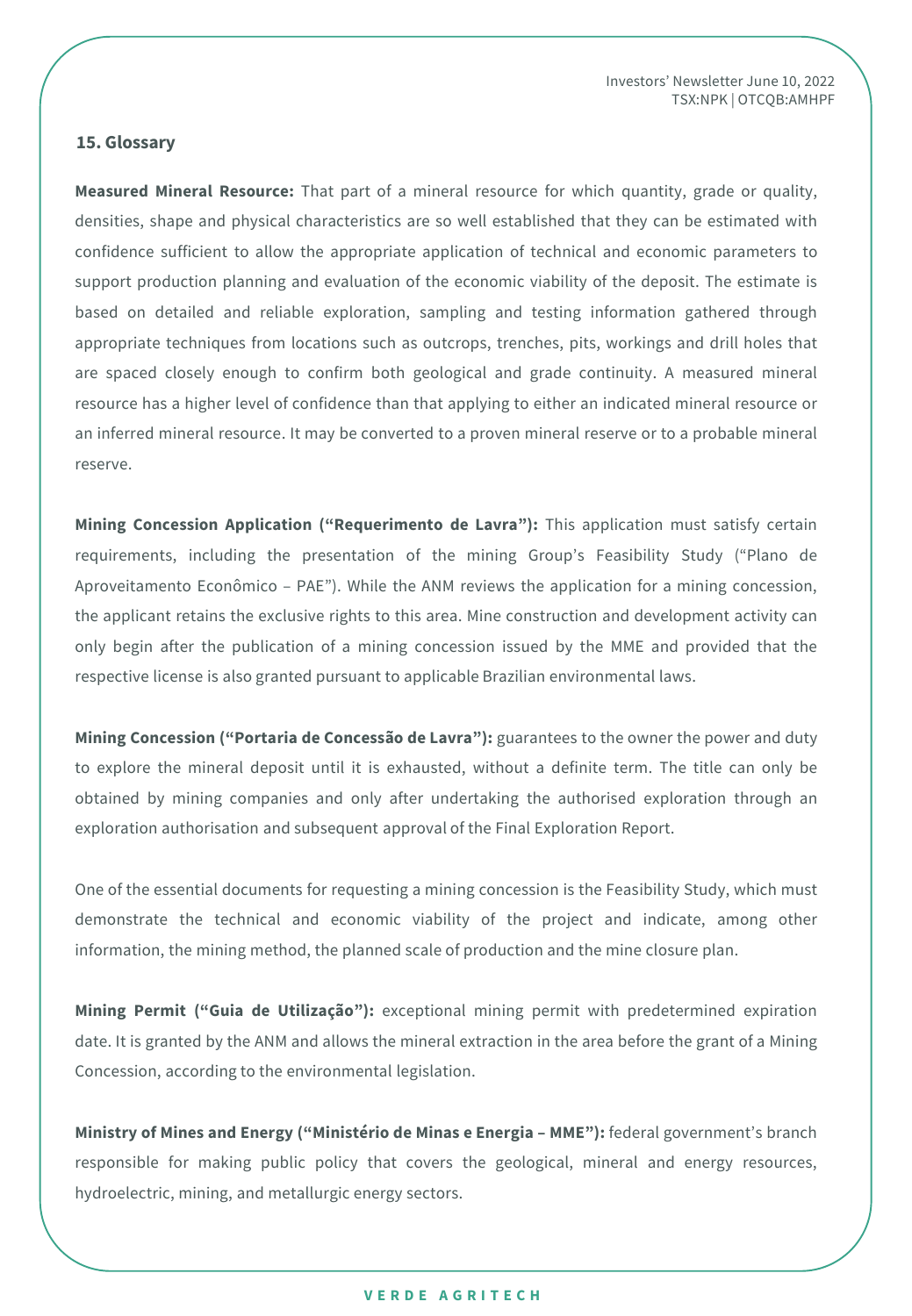**Mtpy:** Million tonnes per year.

**N Keeper Technology:** proprietary processing technology for glauconitic siltstone that alters its physical-chemical properties to enable ammonia retention for use as a calibrated additive in Nitrogen fertilizers. N Keeper® leads to the reduction of Nitrogen volatilization loss, which increases the efficiency of crop fertilization and mitigates the impact on the environment and climate changes.

**National Mining Agency ("Agência Nacional de Mineração – ANM"):** federal agency subordinated to the Ministry of Mines and Energy. It is responsible for the management of mining activities and Brazilian mineral resources. Former National Department of Mineral Production ("Departamento Nacional de Produção Mineral - DNPM").

**NI 43-101:** National Instrument 43-101 - Standards of Disclosure for Mineral Projects within Canada.

**PFS:** See "Pre-Feasibility Study".

**Potassium chloride ("KCl"):** The most commonly used source of potash. It is composed of approximately 52% of potassium ("K") and 47% of Chloride (Cl<sup>-</sup>), representing 60% of  $K<sub>2</sub>O$ . Potassium Chloride's salinity index is 116. According to the article 'Effects of Some Synthetic Fertilizers on the Soil Ecosystem' (HEIDE HERMARY, 2007), applying 1 pound of potassium chloride to the soil is equivalent to applying 1 gallon of bleach. Verde's Product eliminates the need for Potassium Chloride. KCl is also frequently referred to as muriate of potash ("MOP").

**Pre-Feasibility Study ("PFS"):** A pre-feasibility study is a comprehensive study of a range of options for the technical and economic viability of a mineral project that has advanced to a stage where a preferred mining method, in the case of underground mining, or the pit configuration, in the case of an open pit, is established and an effective method of mineral processing is determined.

It includes a financial analysis based on reasonable assumptions on the Modifying Factors and the evaluation of any other relevant factors which are sufficient for a Qualified Person, acting reasonably, to determine if all or part of the mineral resource may be converted to a mineral reserve at the time of reporting. A pre-feasibility study is at a lower confidence level than a feasibility study.

**Product:** Multinutrient potassium fertilizer marketed in Brazil under the brands K Forte® and BAKS® and internationally as Super Greensand®, whose production and sale is the principal activity of the Group.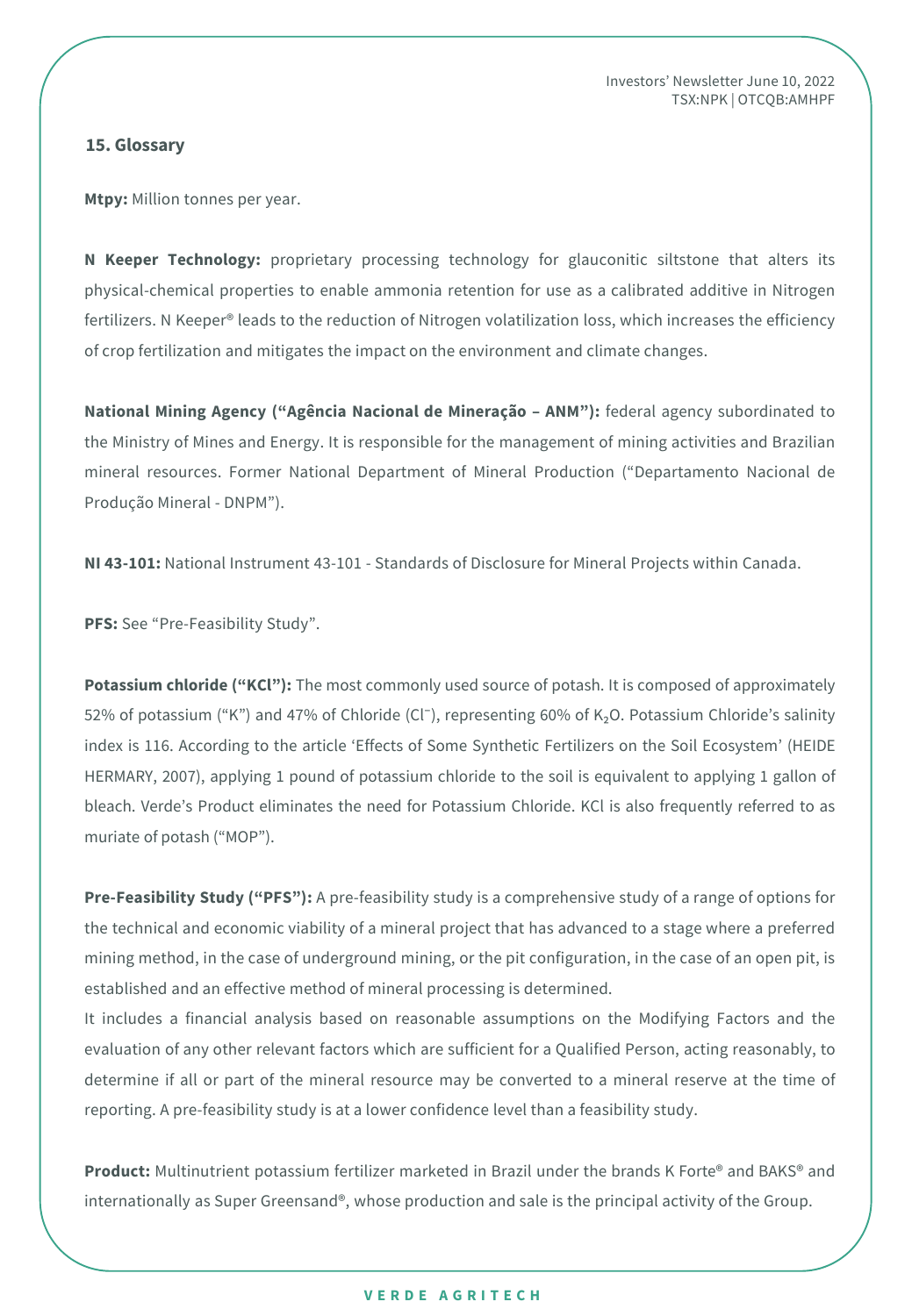#### **15. Glossary**

**Tonne:** A unit of weight. One metric tonne equals 2,204.6 pounds or 1,000 kilograms.

**tpy:** Tonnes per year.

**Super Greensand® ("the Product"):** Multinutrient potassium fertilizer brand marketed internationally by the Group.